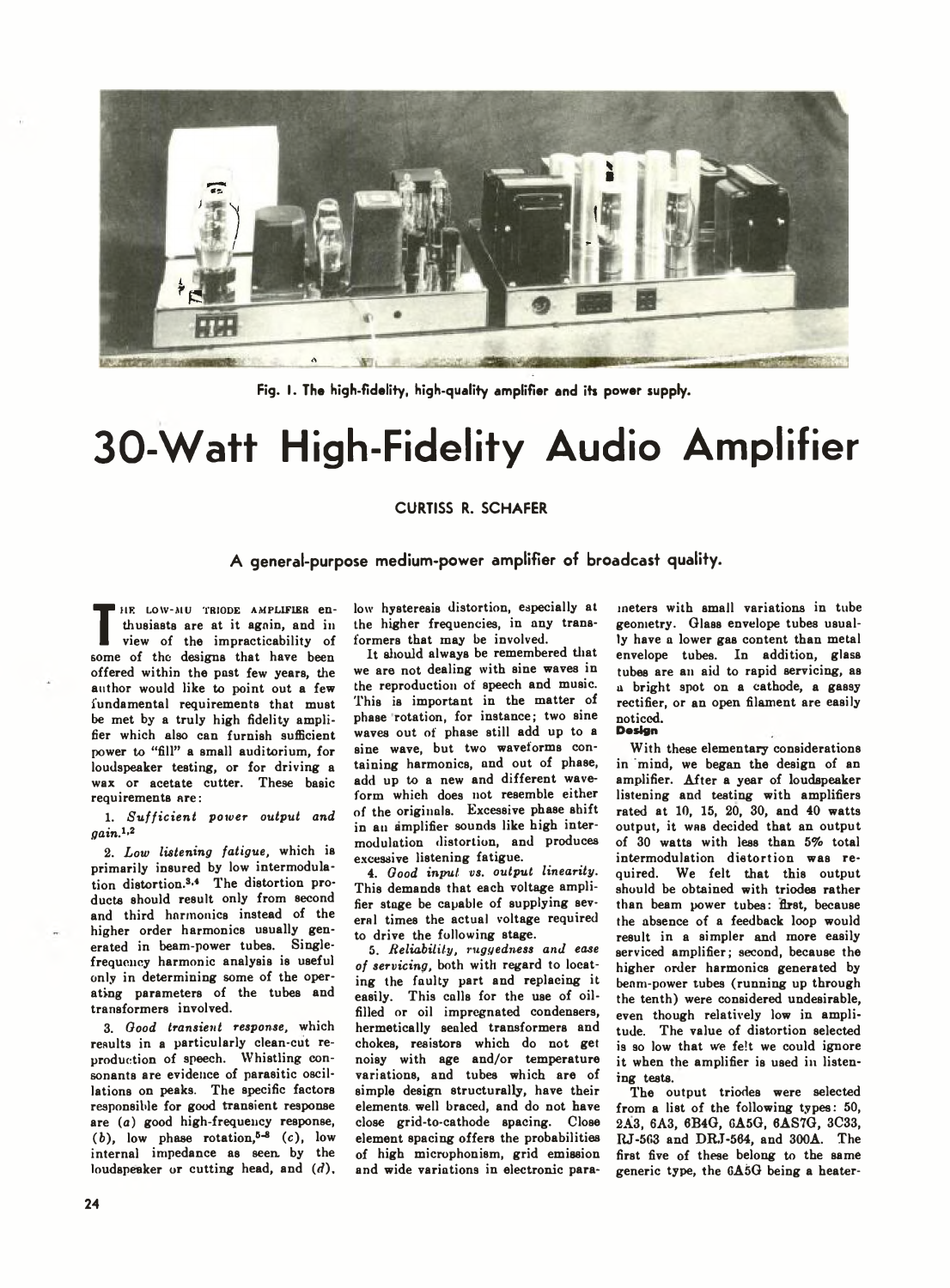In order to obtain peak output, it is necessary to make the driver and cathode follower circuit slightly more sensitive, as the limitation lies in the phase-inverter output. Approximately 5 per cent regenerative feedback is added from cathode to cathode, increasing peak output and noticeably reducing peak overall distortion. This changes the output impedance imperceptibly because of the large amount of overall degenerative feedback. The regenerative circuit may be omitted if

Early. models of this amplifier manifested a variety of motorboating. Because of the low impedance of the output stage, and its consequent control of the power supply voltage, in-phase motorboating is likely to oceur due to the push-pull tubes acting as if they were in parallel. The first model using this circuit had the lower ends of the 2400-ohm driver bias resistors connected directly to minus 350. Motorboating occurred even with only the drivers and output tubes plugged in. This can be explained by regarding the minus 350 as the reference point, with ground moving up and down in voltage, depending on the drain by the output stage on the power supply. Ground is coupled to the grids of the drivers through various capacitors and resistors. A negative pulse on the grids of the drivers will cause the grids of the output tubes to become less negative, causing greater drain on the power supply. Ground and the grids of the driver will thus become more negative, and motorboating results. This interesting but undesired phenomenon was eliminated by inserting a 15,000-ohm resistor between the 2400-ohm bias resistors and minus 350, and connecting a  $40 - \mu f$  capacitor from the junction to ground. As it is now connected, when ground moves up and down both the grids and cathodes move with it, and the output is practically zero.

#### Speaker Damping

The primary purpose in the design of the amplifier was to achieve unusually good damping. This has been carried to such an extent that the limit-



Fig, 6. Oscillograms of output for various input signals: (A) 200-cps square wave; (B) 5000-cps square wave; |C) 0.5-volt d-c pulse at input, speaker connected normally; (D) same signal as at (C), but with 10-ohm resistor in series with voice coil. Last two oscillograms show effect of damping.

ing factor is the d-c resistance of the output winding, less than one ohm. The cleanness of reproduction obtained is definitely noticeable. A good demonstration is side 4 of Columbia's "Young Person's Guide to the Orchestra" which has excellent low notes as well as the crack of a whip near the end of the record. The extreme low frequencies are more naturally reproduced because of the added control of the voice coil. There is no muddiness. Another test of the damping, somewhat analogous to definition in a camera lens, is the separation of rapidly rolled drumbeats.

It is usually suggested that the output of a tweeter be reduced by means of a resistor network, because it is higher in efficiency than a woofer. In listening tests it has been found tentatively that the introduction of a resistance in series with a good compres-





sion type tweeter reduces its sharpness and clarity, making it sound like an ordinary cone type tweeter. It is thus suggested that other methods might be tried, such as multiple tweeters spreading the sound more widely, for example.

The amplifier is used primarily in our "Gilson", a radio-phonograph combination using a Jensen 18-inch theatre speaker with two Jensen tweeters. Passably good reproduction can be obtained, however, even with a 15-inch speaker designed for home use, because of the control of the voice coil.

The frequency response is shown in *Fig.* 4, the total harmonic distortion in *Fig.* 5. The deviations shown cannot be detected by the ear.

*Figure* 6 shows oscillograms taken fiom the 16-ohm voice coil of a 15-inch speaker. The response to a square wave at  $200$  cps is shown at  $(A)$ , at  $5000$  cps at  $(B)$ .

The effect of damping is demonstrated at  $(C)$  and  $(D)$ . A 0.5-volt d-c pulse is applied to the input, producing a transient, the shape of which depends on a number of factors. (C) shows the lack of overshoot and smooth exponential return as the coupling capacitors discharge. At (D), a 10-ohm resistor has been connected in series with the 16-ohm voice coil. The potentials produced by the marked overshoot and continued vibration of the voice coil can clearly be seen.

Reference to the photograph- of the underside of the chassis may occasion some question as to the reason for the small channel-frame transformer. It supplies filament current to a tuner used with this amplifier, but is not shown on the schematic.

The output transformer specified in the original circuit is a UTC LS-6L4, but equivalent results should be expected from ADC type 315G, Treed F-1967, Langevin, 316A, Peerless S-245-Q, or Triad HS-94. With respect to the power transformers, it is obvious that the least costly arrangement is that shown, employing two transformers in parallel. It must be remembered, however, that the two transformers used must be identical, or a certain amount of circulating current will flow in the secondaries. If it should be desired to employ only one power transformer, any of those listed below should be adequate. Some of these substitute transformers may be capable of furnishing a reasonable amount of heater current for an additional tuner or a control amplifier. The suggested substitutes are: UTC CG-431, Langevin 100B, Peerless R-800-A, or Triad R-24A.